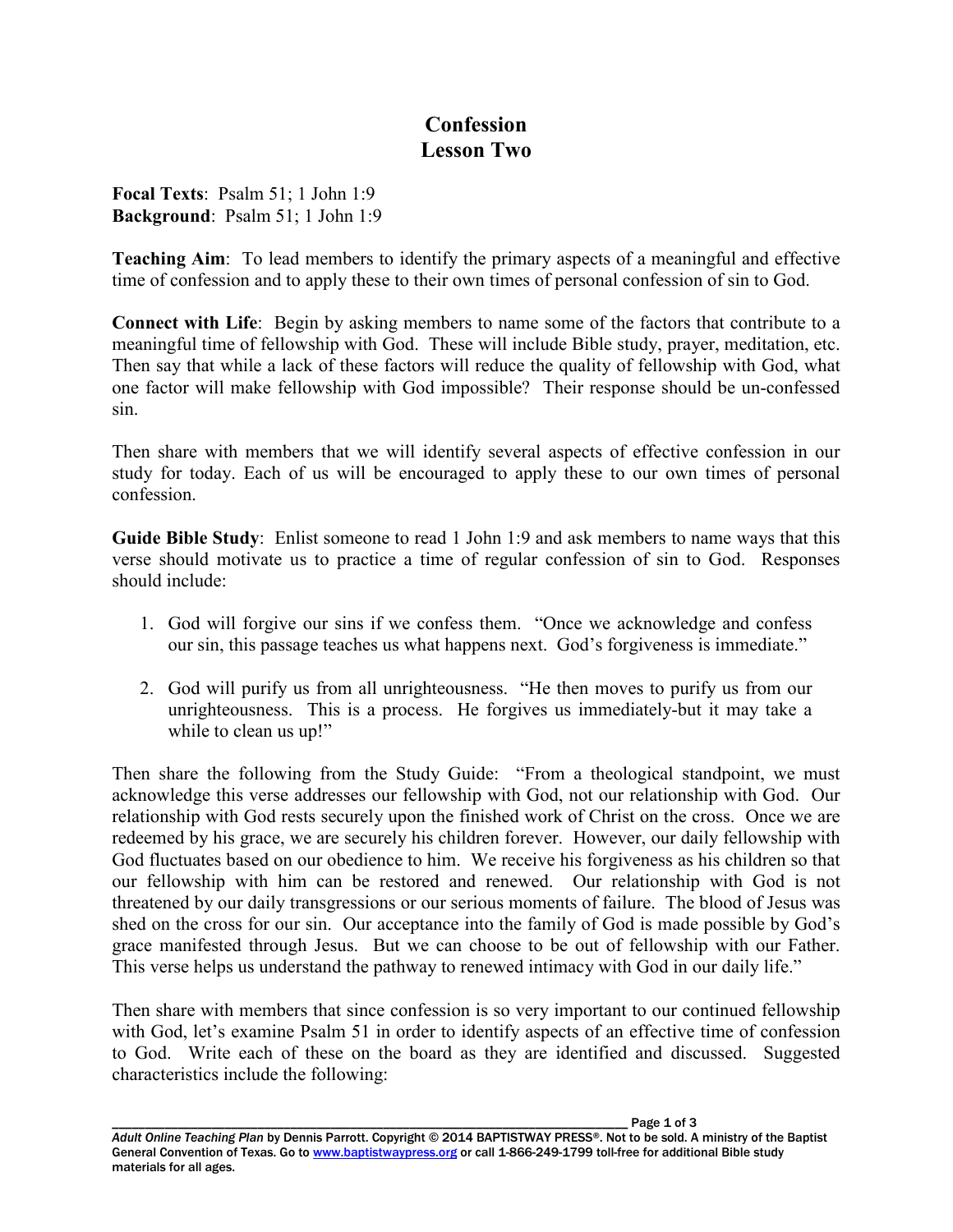- 1. Appeal to God's mercy and love (51:1a). Refer to the material just read from the Study Guide as a reminder of the certainty of God's love and mercy for his children. This (plus the assurance found in 1 John 1:9) is the basis for our confidence in approaching God in a time of confession. Remind members of the sin of David for which he was asking forgiveness in this psalm. "David appealed to God's covenant love in verse 1 as the basis for God's merciful response to his actions." We appeal to God based on our conversion experience.
- 2. Then ask for God's forgiveness and cleansing that are promised in 1 John 1:9 (51:1b-2). "The comprehensive nature of David's offense is revealed in the vocabulary he chose to describe both his failure and the response he requested from God. Notice he used three different terms to describe his actions-transgressions, iniquity, and sin. He also used three different words to communicate his request-blot out, wash away, and cleanse."
- 3. Admit your sin against God and accept his judgment (51:3-4). "The first step is to acknowledge our sin before God. We must first confess and agree with God about our sin. We must be willing to view our sin through his eyes. Once we recognize the truth that we have sinned, we then confess it to our Lord." "He didn't seek to blame Bathsheba or anyone else. In his quiet moments, his sin was always before him. Before we ask God for his forgiveness, our sinful failures remain on our minds. Even if we think we have gotten away with something, we are still convicted by what we have done." "God's law had been abrogated and David took full responsibility for his actions."
- 4. Recognize the necessity for purity in our soul and in-most being (51:6). "David recognized God's desire was for him to be honest and open in his admission of guilt. Hiding or constructing barriers within ourselves is not the way to deal with sin. Openness and honesty is the path to restoration and healing."
- 5. Pray for a restoration of God's holiness in your life (51:7). Only God can remove the stain of our sin and restore us to His righteousness. "The hyssop plant was used in ritual cleansing practices by priests in the ancient world. Hyssop is a plant belonging to the mint family and was recognized for its antiseptic qualities. The priests in Israel would take stalks from the plant and bind them together to form an anointing tool for ritual cleaning purposes. These stalks would be dipped in water and the water was sprinkled on both people and objects."
- 6. Ask for a restoration of your joy and gladness (51:8). "As the process of restoration continues, we need to experience the freedom and refreshment that accompanies God's forgiveness in our lives. David asked God to restore his joy in spite of the crushing nature of his failure."
- 7. Pray for a restoration of the joy of His salvation (51:9-12). "David asked God to give him a pure heart and to restore his spirit. Perhaps David was weary from carrying the burden of his wrongdoing. He needed a fresh start. He longed for a new day. He

Page 2 of 3 *Adult Online Teaching Plan* by Dennis Parrott. Copyright © 2014 BAPTISTWAY PRESS®. Not to be sold. A ministry of the Baptist General Convention of Texas. Go to www.baptistwaypress.org or call 1-866-249-1799 toll-free for additional Bible study materials for all ages.